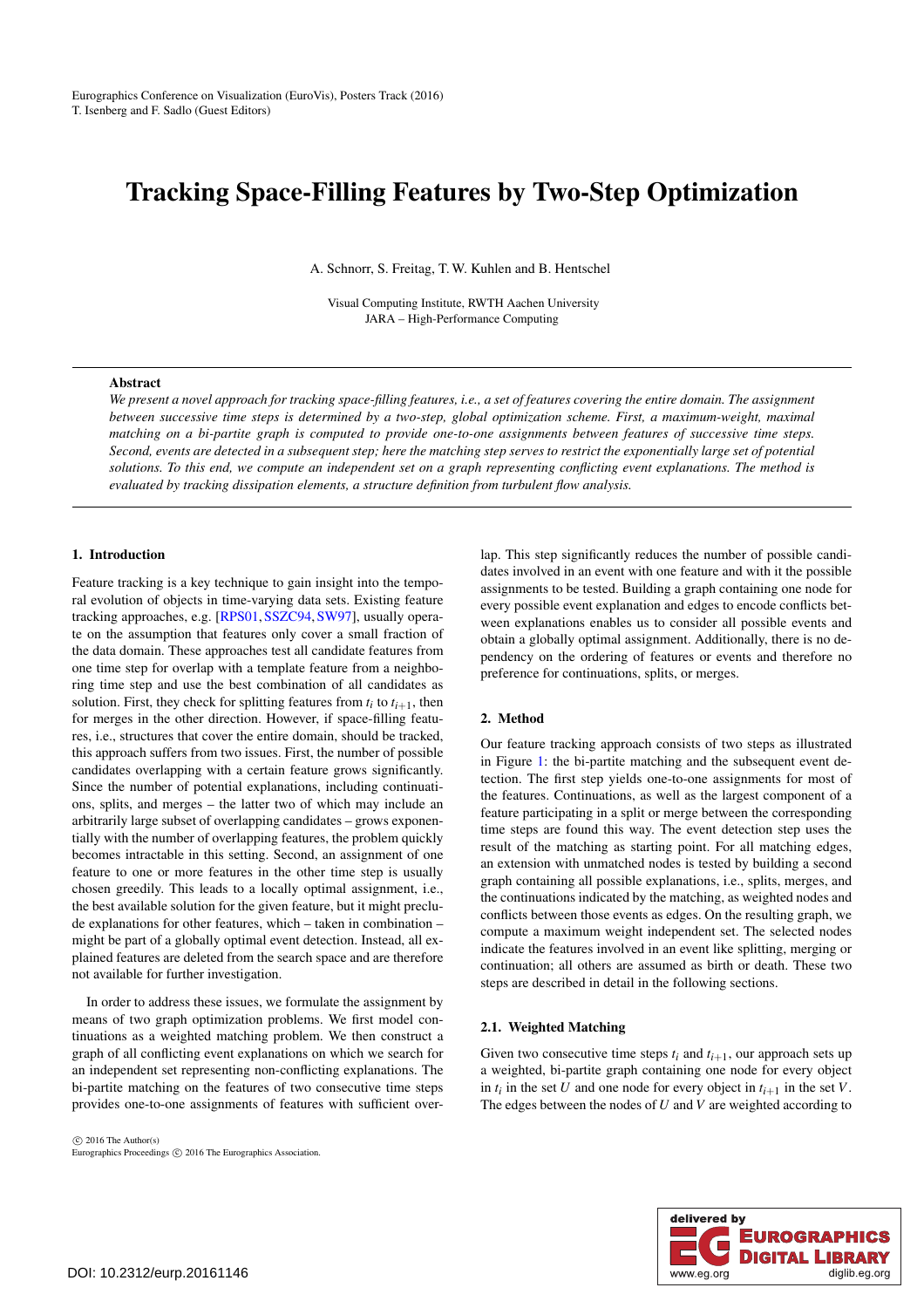<span id="page-1-1"></span>

<span id="page-1-0"></span>Figure 1: *Illustration of the feature tracking steps. a) shows the bi-partite matching graph for two consecutive time-steps. b) shows the resulting edges of the matching (bold edges) and the nodes considered to paticipate in an event with the first node of U. c) shows the resulting graph on which the independent set is computed, and d) shows the resulting events in the bi-partite graph.*

the similarity between the corresponding objects. While the similarity measure can be chosen arbitrarily in principle, we currently use normalized volume overlap [\[SW97\]](#page-2-2). For all combinations of objects which are not overlapping, the edges are not explicitly stored and their weight is assumed to be 0. An example of the resulting graph is illustrated in Figure [1a](#page-1-0)). On this graph, a maximumweight, maximal matching is computed using an adapted version of the pseudo-flow algorithm by Goldberg and Kennedy [\[GK95\]](#page-2-3). This matching provides one-to-one assignments for most of the features. In Figure [1b](#page-1-0)) the edges found by the matching are printed in bold. A detailed description of the matching step can be found in [\[SGKH15\]](#page-2-4).

## 2.2. Event Detection

The matching step is followed by an event detection using the matching result as input. First, all possible split events containing one matched node from *U* and a set of nodes from *V* are constructed. For each matched node  $u \in U$  all currently unmatched nodes  $\tilde{v} \in V$  connected by a valid edge to *u* are enumerated. In Figure [1b](#page-1-0)) this step is illustrated for  $u_1$ . In this example, the matching edge connects  $u_1$  with  $v_1$ . Additional possible candidates are  $v_2$  and  $v_3$ . The power set of the possible candidates is computed and for every element of the power set an event explanation is stored containing the nodes connected by the matching edge, in this case  $u_1$  and  $v_1$ , and the nodes in the subset. Thus, the number of potential explanations grows exponentially with the number of overlapping features. In the example, this results in the four possible explanations  $u_1$ continues as  $v_1$ "; " $u_1$  splits into  $\{v_1, v_2\}$ "; " $u_1$  splits into  $\{v_1, v_3\}$ "; and " $u_1$  splits into  $\{v_1, v_2, v_3\}$ ". For each of these explanations, a benefit, in our case an increase in normalized volume overlap, is stored. All explanations which share at least one node from *U* or *V* conflict with each other, because they provide different explanations for the same feature. Thus, explanations built from different elements of the same power set are conflicting.

All possible merge events containing one matched node from *V* and a set of nodes from *U* are constructed afterwards in the same manner. From this data, we construct a second graph, which contains a node with corresponding weight for every explanation and edges between nodes if the corresponding explanations are in conflict. This results in a graph containing cliques as shown in the Figure [1c](#page-1-0)).

To choose the best explanation for every node, we determine a

maximum weight independent set on this graph using a branch and bound algorithm. While the independent set problem is NP-hard in general, the matching step allows us to reduce problems to a tractable size. The solution is a set of nodes that are mutually unconnected. These correspond to a set of explanations, i.e., splits, merges, and continuations relating features from  $t_i$  and  $t_{i+1}$ , that do not conflict with each other. After inserting those events in the bi-partite graph, we receive a solution as depicted in Figure [1d](#page-1-0)).

## 3. Discussion & Conclusion

We have presented a novel approach for feature tracking and event detection on space-filling structures based on the combination of a bi-partite matching and an event detection using a maximum weight independent set problem. In contrast to previous methods which are designed to solve the correspondence problem on sparse data, we use the matching step to reduce the possible candidates for events. Without the matching, the number of possible events in a data set from a direct numerical simulation with a spatial resolution of  $128<sup>3</sup>$  containing up to 6.000 features per time step would be at least two orders of magnitude higher than the number of potential events when factoring in the matching step. Thus, the matching reduces the complexity of the graph on which the independent set is calculated massively. Our approach can be applied to spatially sparse features as well, however, due to relatively small explanations sets, benefits over existing greedy methods might be limited.

Another important aspect for tracking on space-filling data is the ambiguity of possible assignments. The matching as well as the independent set provide the best possible explanation for a feature which overlaps with more than one other object in the other time step. In previous work, an explanation for an object might be chosen if the rating is locally optimal and the object is not considered to be part of any other event anymore. In our approach, all possible events are enumerated and the best solutions are chosen by the independent set. For the aforementioned data set, our approach selects events with an average score of more than 80% normalized volume overlap.

Our current solution is based on the overlap criterion. In future work we will investigate further options to correlate features. Another aspect is the size of the resulting independent set graph. Since the explanation set is still based on an enumeration of a power set, which grows exponentially, we plan to investigate filtering and thresholding mechanisms to further limit the problem size a priori.